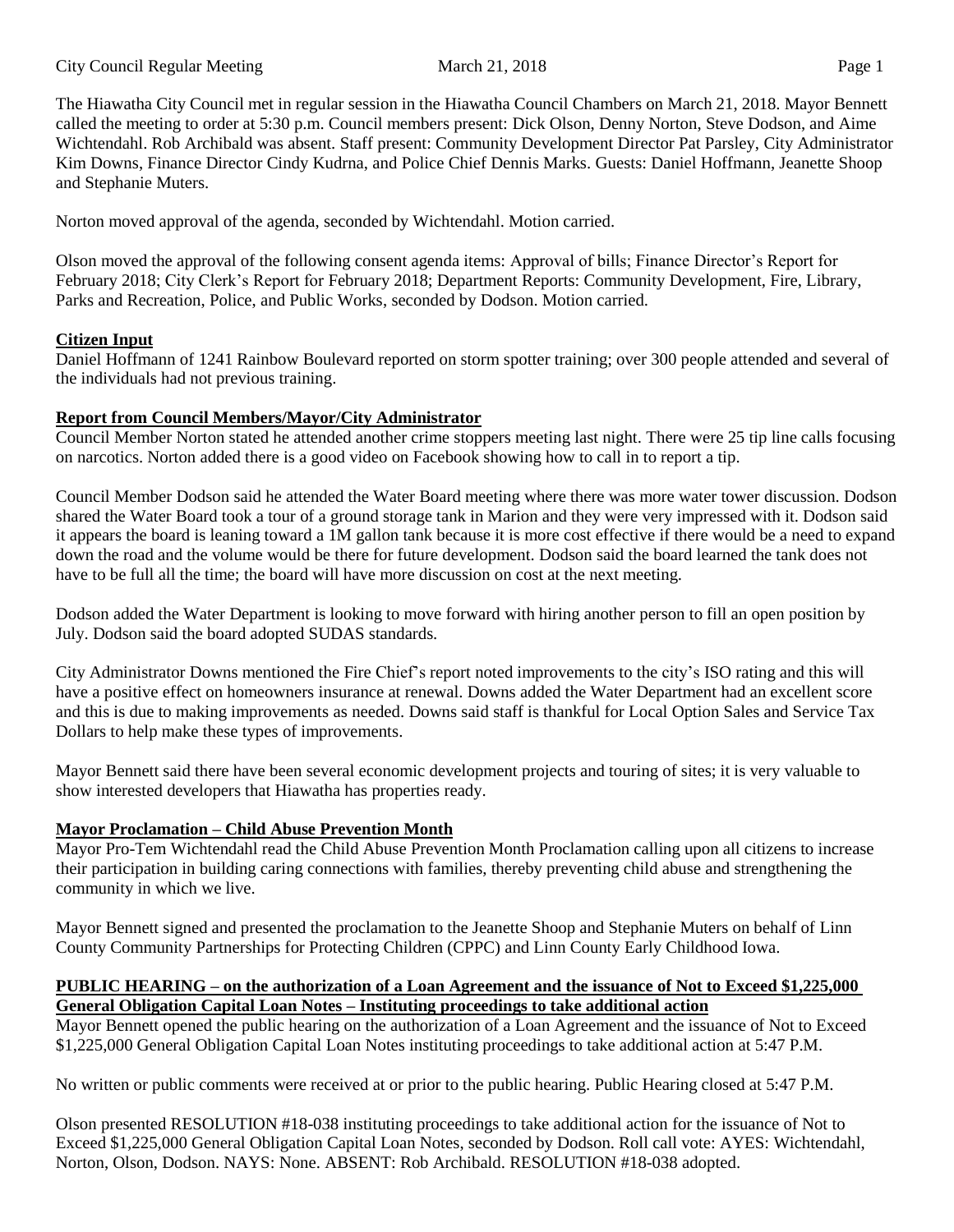#### **PUBLIC HEARING – on the authorization of a Loan Agreement and the issuance of Not to Exceed \$50,000 General Obligation Capital Loan Notes - Instituting proceedings to take additional action**

Mayor Bennett opened the public hearing on the authorization of a Loan Agreement and the issuance of Not to Exceed \$50,000 General Obligation Capital Loan Notes instituting proceedings to take additional action at 5:49 P.M.

No written or public comments were received at or prior to the public hearing. Public Hearing closed at 5:49 P.M.

Norton presented RESOLUTION #18-039 instituting proceedings to take additional action for the issuance of Not to Exceed \$50,000 General Obligation Capital Loan Notes, seconded by Dodson. Roll call vote: AYES: Olson, Dodson, Wichtendahl, Norton. NAYS: None. ABSENT: Rob Archibald. RESOLUTION #18-039 adopted.

#### **\$2,475,000 (Dollar Amount Subject To Change) General Obligation Capital Loan Notes, Series 2018 - directing the advertisement for sale and approving electronic bidding procedures and Official Statement**

Wichtendahl presented RESOLUTION #18-040 directing the advertisement for sale of \$2,475,000 (Dollar Amount Subject To Change) General Obligation Capital Loan Notes, Series 2018 and approving electronic bidding procedures and official statement, seconded by Norton. Roll call vote: AYES: Dodson, Norton, Wichtendahl, Olson. NAYS: None. ABSENT: Rob Archibald. RESOLUTION #18-040 adopted.

#### **Re-setting a public hearing date (April 4, 2018 @ 5:30 P.M.) to consider the FY 2019 Budget and directing publication of notice**

*Olson moved approval of re-setting a public hearing date (April 4, 2018 @ 5:30 P.M.) to consider the FY 2019 Budget and directing publication of notice, seconded by Wichtendahl. Motion carried.*

### **Community Development Block Grant (CDBG) Housing Rehabilitation Program - setting a public hearing date (April 4, 2018 @ 5:30 P.M.) to provide notice of the CDBG "Proposed Project Activities"**

Downs gave an overview of the Community Development Block Grant (CDBG) Housing Rehabilitation Program as follows:

Program invests \$24,999 in a home if the household income meets the low-income level; project includes improvements that make a home more efficient such as replacement of roofs, windows, sidewalks, carpet, and furnace, etc.

Residents who participate in this program can enter into a five-year forgivable loan if they require additional funding to make improvements to their home, and as long as the resident remains in their home, they would never have to pay the money back.

Council Member Olson added many homes in Hiawatha would qualify for this program. Olson suggested doing an article on the front page of the Hiawatha newsletter to let others know about this program if they want to apply.

Dodson presented RESOLUTION #18-041 setting a public hearing date (April 4, 2018 @ 5:30 P.M.) to provide notice of the Community Development Block Grant (CDBG) Housing Rehabilitation Program "Proposed Project Activities," seconded by Norton. Roll call vote: AYES: Norton, Wichtendahl, Olson, Dodson. NAYS: None. ABSENT: Rob Archibald. RESOLUTION #18-041 adopted.

### **Community Development Block Grant (CDBG) Housing Rehabilitation Program - approving the CDBG Owner Occupied Housing Rehabilitation Administrative Plan for Program Year 2018**

Wichtendahl presented RESOLUTION #18-042 approving a Community Development Block Grant (CDBG) Owner Occupied Housing Rehabilitation Administrative Plan for Program Year 2018, for the purpose of preserving and/or stabilizing the community's housing stock that is affordable to low and moderate income persons and to provide safe, decent and sanitary housing to the community's residents who do not have the financial means to make repairs to their own dwellings. The community also hopes to improve the general aesthetics and attractiveness of the community's housing stock and to assist in the promotion and attraction of economic and community development opportunities to the area. Six homeowners with properties located within the selected Target Area will be assisted through this program, seconded by Dodson. Roll call vote: AYES: Olson, Norton, Dodson, Wichtendahl. NAYS: None. ABSENT: Rob Archibald. RESOLUTION #18-042 adopted.